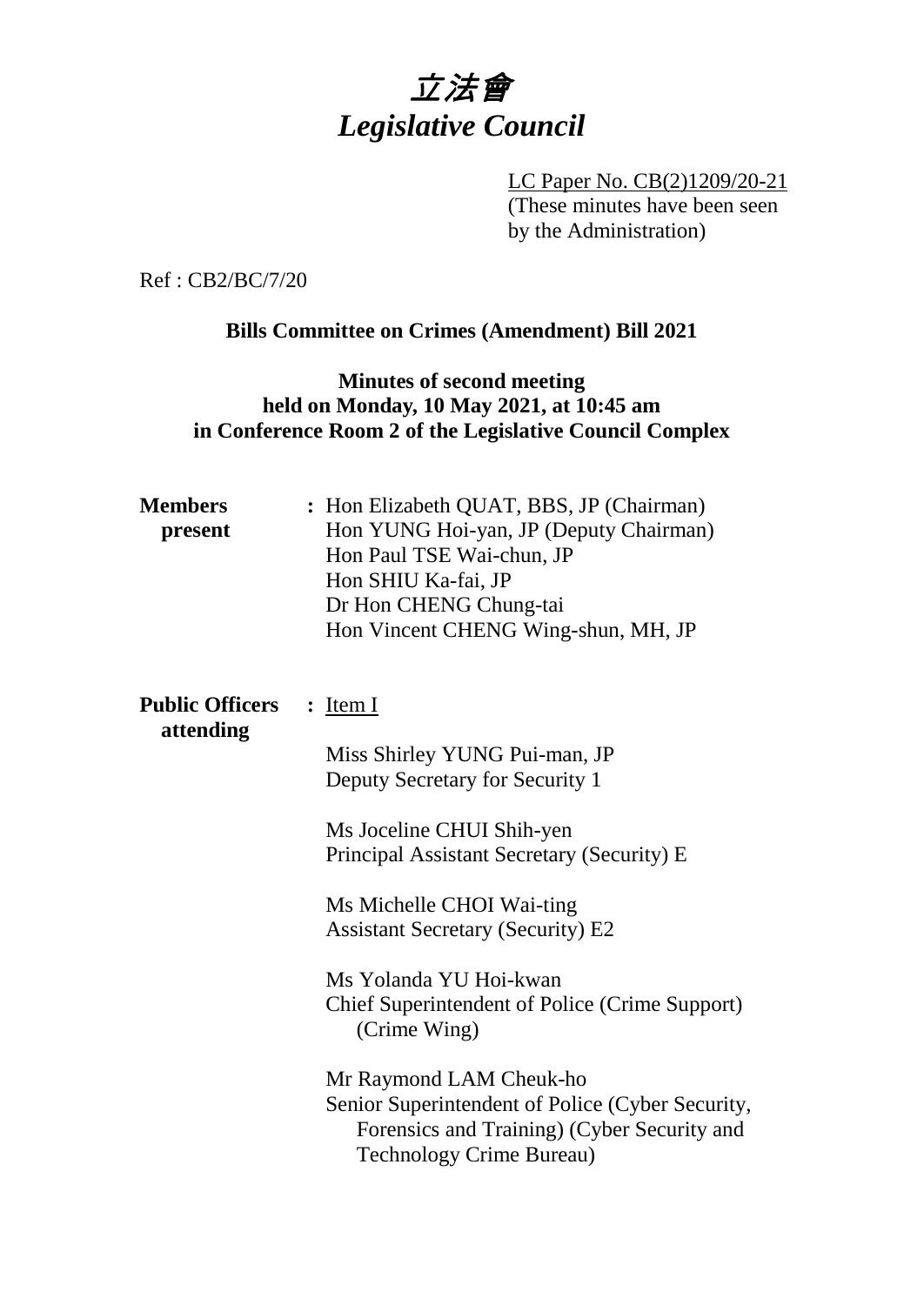|                               | Mr Jonathan LUK King-hang<br><b>Senior Government Counsel</b><br><b>Law Drafting Division</b><br>Department of Justice |
|-------------------------------|------------------------------------------------------------------------------------------------------------------------|
| <b>Clerk</b> in<br>attendance | : Miss Betty MA<br>Chief Council Secretary (2) 1                                                                       |
| <b>Staff</b> in<br>attendance | : Miss Joyce CHAN<br><b>Assistant Legal Adviser 1</b>                                                                  |
|                               | Ms Gloria TSANG<br>Senior Council Secretary (2) 7                                                                      |
|                               | Miss Lulu YEUNG<br>Clerical Assistant (2) 1                                                                            |

### **I. Meeting with the Administration**

The Bills Committee deliberated (index of proceedings attached at **Annex**).

2. The Bills Committee requested the Administration to provide written responses to various issues raised in the submissions received from organizations/individuals on the Crimes (Amendment) Bill 2021 before the next meeting. The Bills Committee also requested the Administration to incorporate the following information in the written responses:

- (a) examples of scenarios in which "dishonest gain" under the proposed new section 159AAC was intended to be applicable to;
- (b) rationale for including the element of "dishonesty" in the proposed new section 159AAC;
- (c) similar legislation concerning "non-consensual recording of intimate parts" in overseas jurisdictions; and
- (d) with reference to relevant court cases (if any), similar statutory defence provisions relating to the age or mental capacity of subject individual in the context of sexual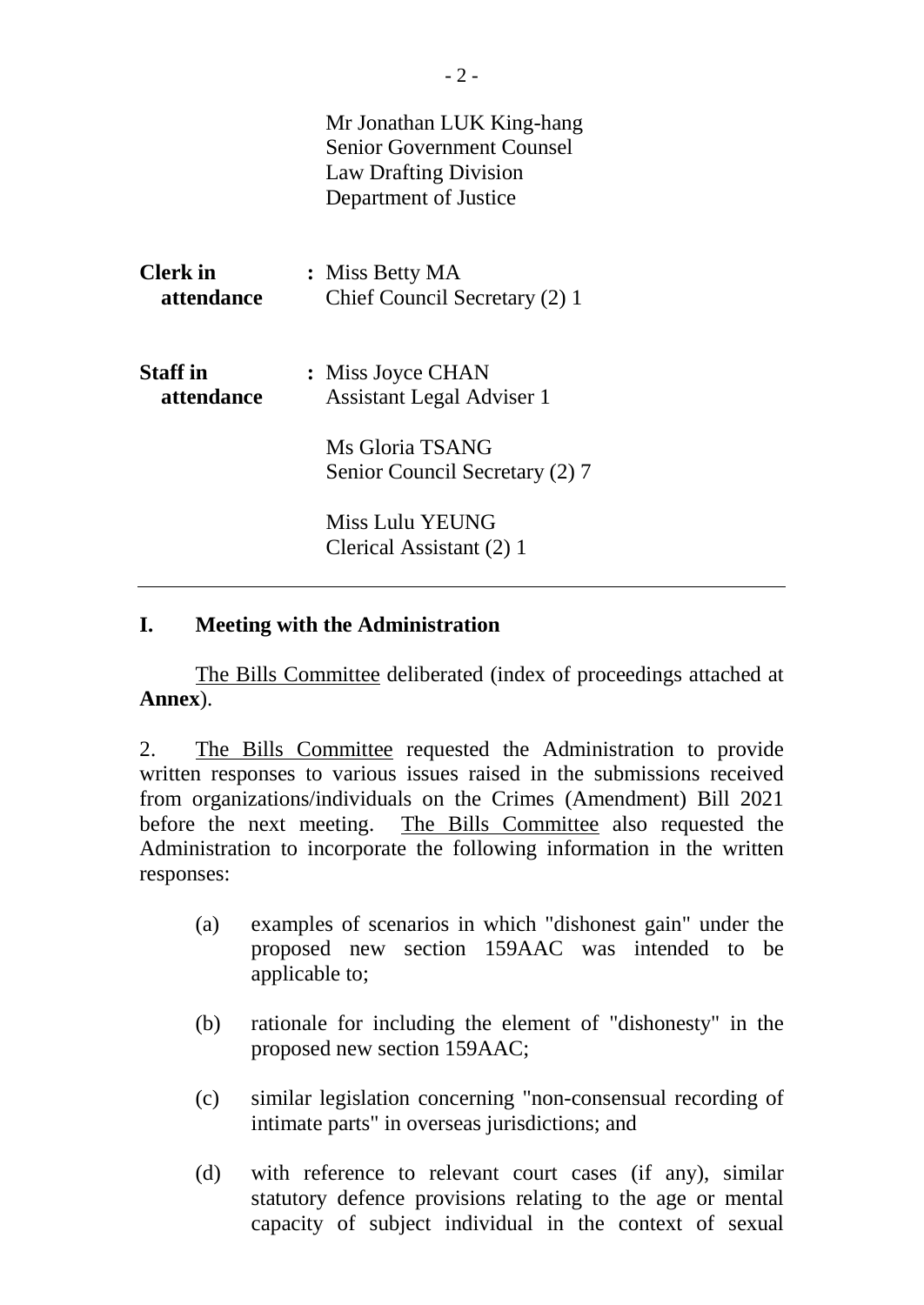offences in overseas jurisdictions (including Australia, Canada, Ireland and Scotland) as well as similar existing statutory defences in Hong Kong, in particular details on the burden of proof for the defendant.

## **II. Any other business**

3. The Chairman said that another meeting would be scheduled to continue discussion with the Administration. Members would be informed of the meeting date and time in due course.

4. There being no other business, the meeting ended at 11:59 am.

Council Business Division 2 Legislative Council Secretariat 21 June 2021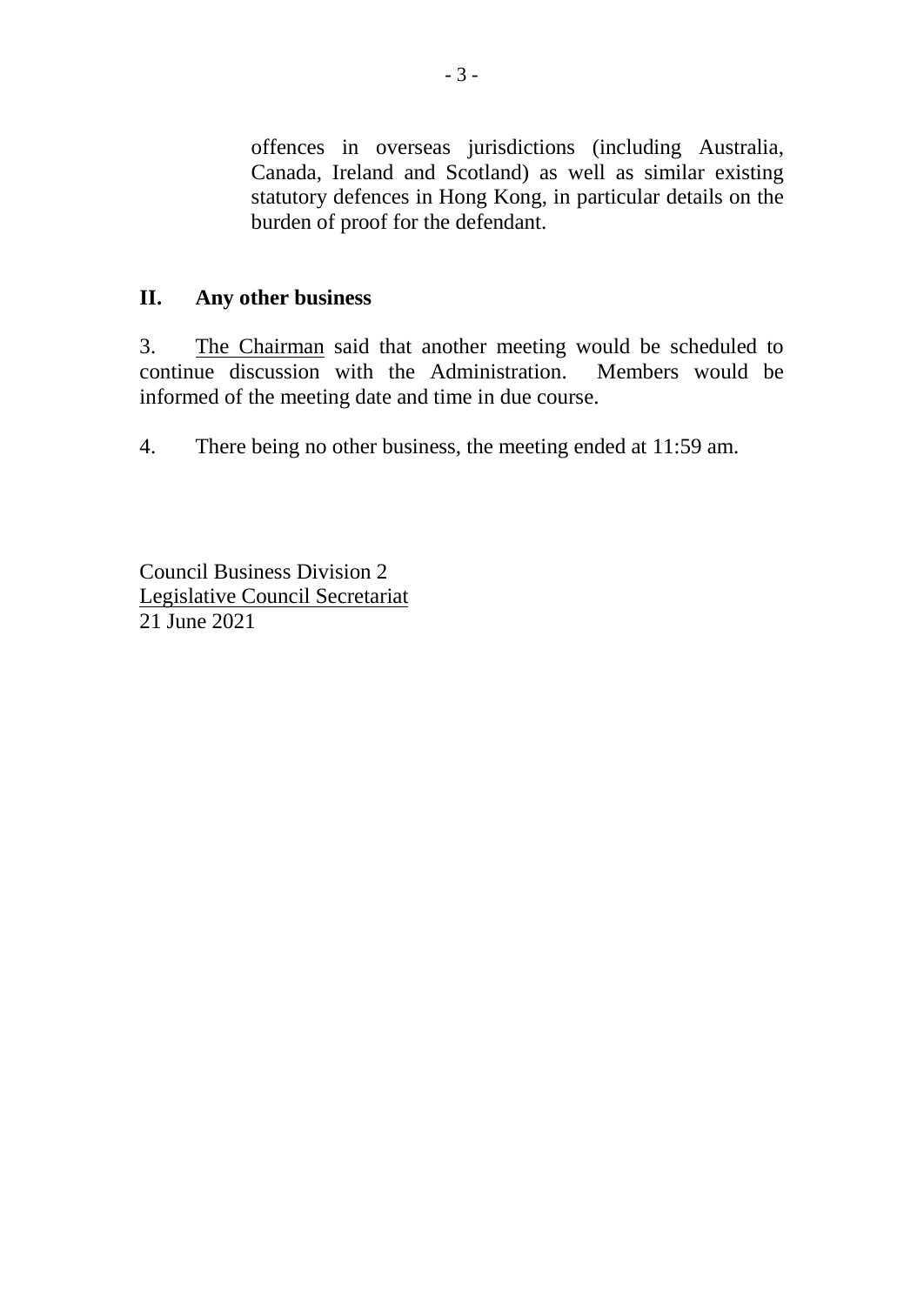# **Proceedings of second meeting of the Bills Committee on Crimes (Amendment) Bill 2021 held on Monday, 10 May 2021, at 10:45 am in Conference Room 2 of the Legislative Council Complex**

| <b>Time</b> | <b>Speaker</b>  | Subject(s) / Discussion                                                                                            | <b>Action</b>   |
|-------------|-----------------|--------------------------------------------------------------------------------------------------------------------|-----------------|
| marker      |                 |                                                                                                                    | <b>Required</b> |
| $000707 -$  | Chairman        | Opening remarks                                                                                                    |                 |
| 001105      |                 |                                                                                                                    |                 |
|             |                 | The Chairman said that it was agreed at the last meeting                                                           |                 |
|             |                 | that written views on the Crimes (Amendment) Bill                                                                  |                 |
|             |                 | 2021 be invited by posting a notice on the website of the                                                          |                 |
|             |                 | Legislative Council. Six submissions were received                                                                 |                 |
|             |                 | which had been issued to members and forwarded to the<br>Administration<br>for<br>written<br>The                   |                 |
|             |                 | responses.<br>Administration was requested to provide relevant Admin                                               |                 |
|             |                 | responses before the next meeting.                                                                                 |                 |
|             |                 |                                                                                                                    |                 |
| $001106 -$  | Chairman        | Briefing by the Administration on its response to issues                                                           |                 |
| 001718      | Admin           | raised at the meeting on 19 April 2021 (LC Paper No.                                                               |                 |
|             |                 | $CB(2)1065/20-21(02))$                                                                                             |                 |
|             |                 |                                                                                                                    |                 |
| $001719 -$  | Chairman        | The Deputy Chairman was of the view that "dishonest"                                                               |                 |
| 003558      | Deputy Chairman | gain" under the proposed new section 159AAC had set                                                                |                 |
|             | Admin<br>ALA1   | the prosecution threshold too high as a defendant could                                                            |                 |
|             |                 | claim that he/she did not regard his/her behaviour as<br>dishonest. She said that "obtaining gain", irrespective   |                 |
|             |                 | of honest or dishonest, should be an element of the                                                                |                 |
|             |                 | proposed offence of "non-consensual recording of                                                                   |                 |
|             |                 | intimate parts".                                                                                                   |                 |
|             |                 |                                                                                                                    |                 |
|             |                 | The Chairman was concerned that specifying "dishonest"                                                             |                 |
|             |                 | gain" in the proposed new section might have the effect                                                            |                 |
|             |                 | of excluding some behaviour (e.g. practical joke) from                                                             |                 |
|             |                 | the scope of the offence. She said that there was a                                                                |                 |
|             |                 | written submission suggesting that the consequences of                                                             |                 |
|             |                 | "non-consensual recording of intimate parts", rather than<br>the purposes of such behaviour, should be regarded as |                 |
|             |                 | the element of the proposed offence.                                                                               |                 |
|             |                 |                                                                                                                    |                 |
|             |                 | The Chairman and the Deputy Chairman called on the                                                                 |                 |
|             |                 | Administration to reconsider the necessity of specifying                                                           |                 |
|             |                 | "dishonest" in the proposed new section.                                                                           |                 |
|             |                 |                                                                                                                    |                 |
|             |                 | The Administration explained that criminal offences                                                                |                 |
|             |                 | should be clearly defined to minimize the chance of                                                                |                 |
|             |                 | inadvertent contravention.<br>When<br>finalizing the<br>legislative proposals, reference had been made to          |                 |
|             |                 | section $161(1)(c)$ of the Crimes Ordinance (Cap. 200)                                                             |                 |
|             |                 | and the judgment in relevant court cases.<br>The views                                                             |                 |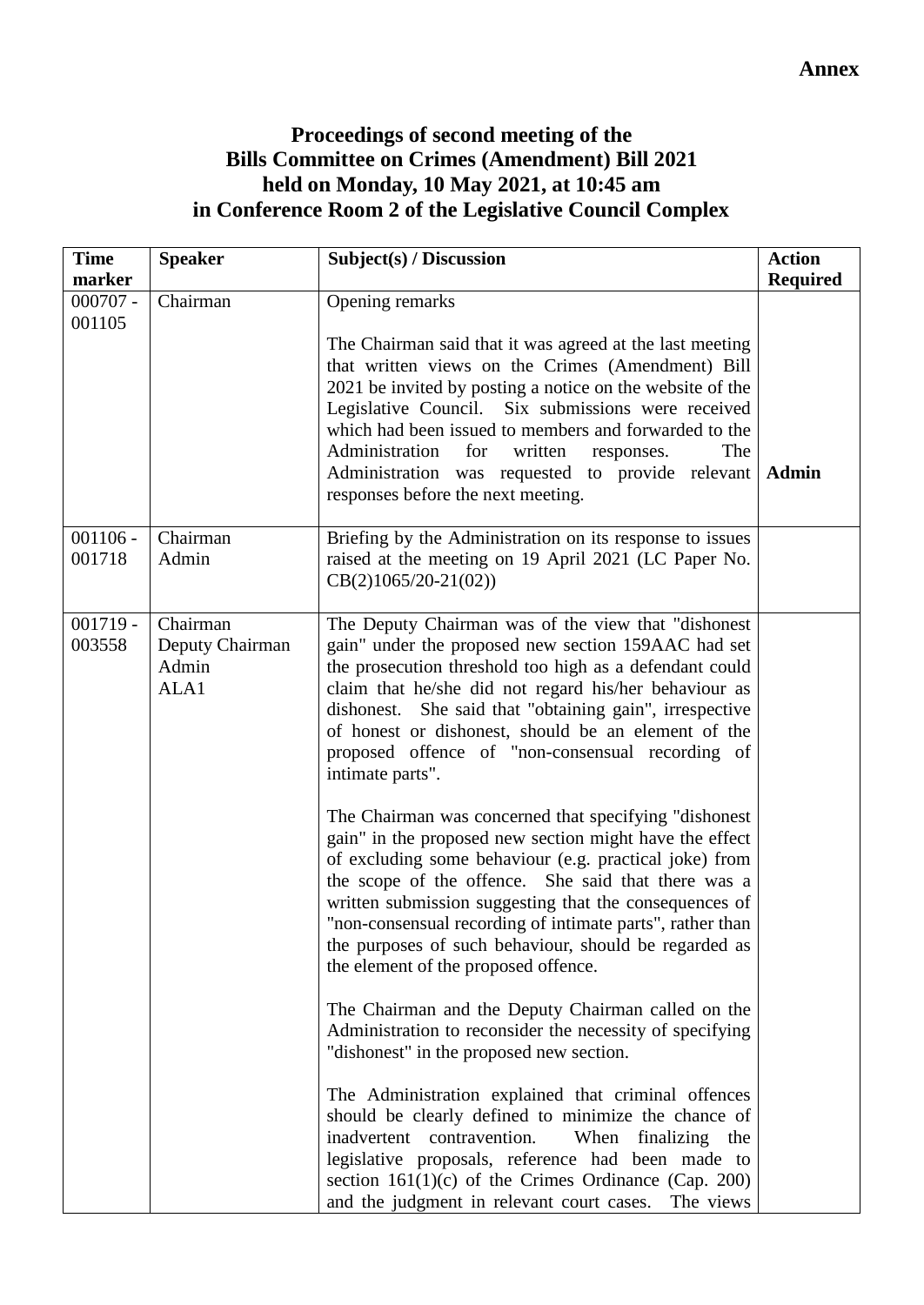| <b>Time</b><br>marker | <b>Speaker</b>                               | Subject(s) / Discussion                                                                                                                                                                                                                                                                                                                                                                                                                                                                                                                 | <b>Action</b><br><b>Required</b> |
|-----------------------|----------------------------------------------|-----------------------------------------------------------------------------------------------------------------------------------------------------------------------------------------------------------------------------------------------------------------------------------------------------------------------------------------------------------------------------------------------------------------------------------------------------------------------------------------------------------------------------------------|----------------------------------|
|                       |                                              | gauged during the public consultation exercise had been<br>considered as well. The Administration further pointed<br>out that the court held that a two-stage test should be<br>adopted to decide if the defendant was "dishonest". In<br>addition to the objective test, the subjective test of<br>"whether the defendant himself realized that ordinary<br>reasonable and honest people would regard his<br>behaviour as dishonest" would be applied. Whether<br>the defendant considered himself dishonest or not was<br>irrelevant. |                                  |
|                       |                                              | Assistant Legal Adviser 1 ("ALA1") enquired about the<br>need for the Administration to make reference to<br>section $161(1)(c)$ of Cap. 200, which was previously<br>applied in prosecutions against upskirt photography, in<br>formulating the proposed new section 159AAC, and in<br>the light of members' express concerns, whether the<br>Administration would consider adopting alternative<br>ways to better define the scope of the proposed offence<br>of "non-consensual recording of intimate parts".                        |                                  |
|                       |                                              | The Administration undertook to incorporate the<br>following information in its written responses to<br>submissions on the Bill:                                                                                                                                                                                                                                                                                                                                                                                                        | <b>Admin</b>                     |
|                       |                                              | (a) examples of scenarios in which "dishonest gain"<br>under the proposed new section 159AAC was<br>intended to be applicable to;                                                                                                                                                                                                                                                                                                                                                                                                       |                                  |
|                       |                                              | (b) rationale for including the element of "dishonesty" in<br>the proposed new section 159AAC; and                                                                                                                                                                                                                                                                                                                                                                                                                                      |                                  |
|                       |                                              | (c) similar legislation concerning "non-consensual<br>recording of intimate parts" in overseas jurisdictions.                                                                                                                                                                                                                                                                                                                                                                                                                           |                                  |
| $003559 -$<br>004552  | Chairman<br>Admin                            | Briefing by the Administration on its reply to the letter<br>dated 15 April 2021 from the Assistant Legal Adviser<br>(LC Paper No. CB(2)1065/20-21(03))                                                                                                                                                                                                                                                                                                                                                                                 |                                  |
| $004553 -$<br>010321  | Chairman<br>Deputy Chairman<br>Admin<br>ALA1 | The Deputy Chairman was concerned<br>about the<br>necessity of specifying "surreptitiously" under the<br>proposed new section 159AAB.<br>She said that<br>"surreptitiously" was not stipulated in similar legislation<br>in the United Kingdom ("UK") and Australia.                                                                                                                                                                                                                                                                    |                                  |
|                       |                                              | The Chairman was concerned that "surreptitiously"<br>would indirectly hinder the prosecution of the offence of<br>voyeurism.                                                                                                                                                                                                                                                                                                                                                                                                            |                                  |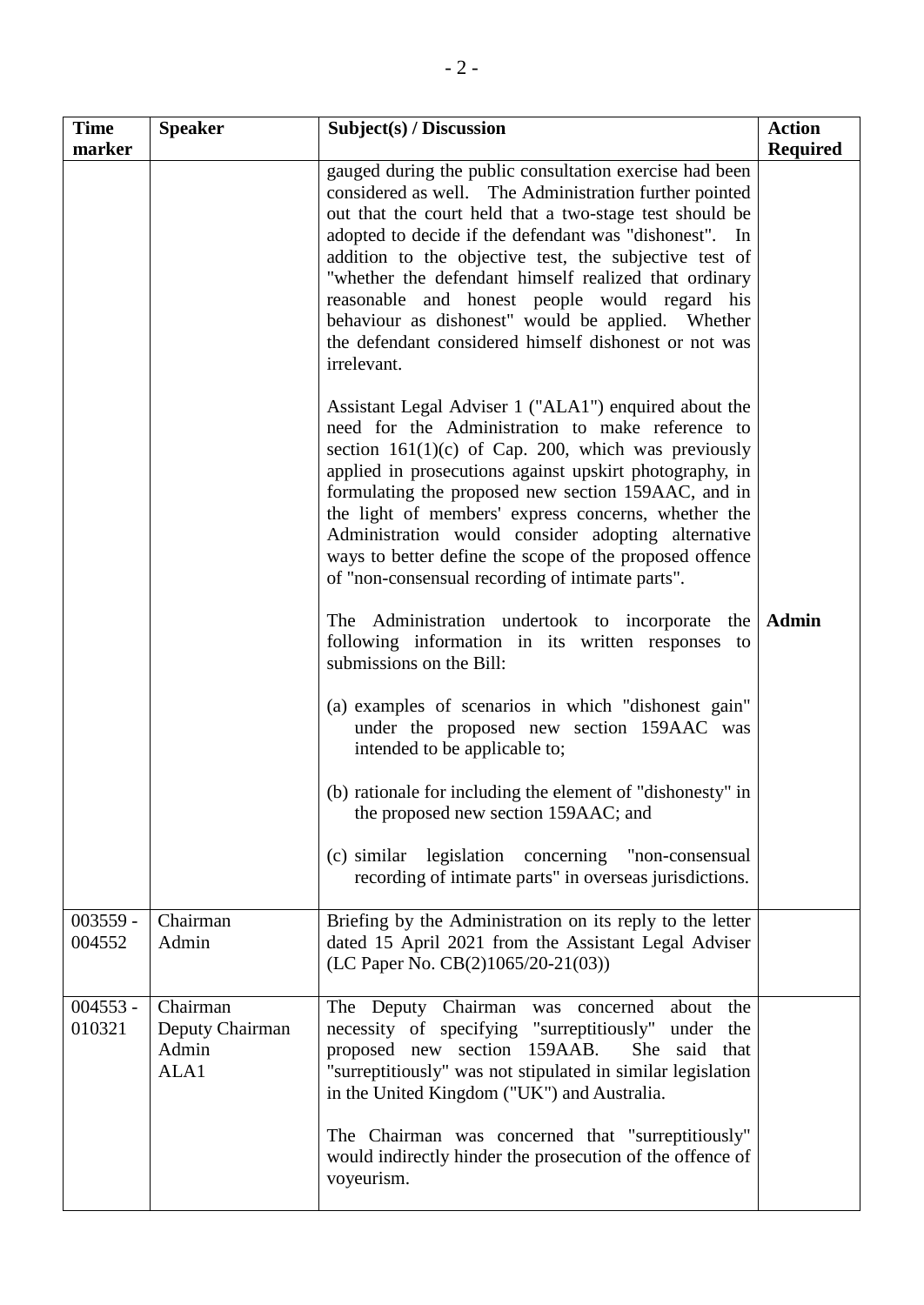| <b>Time</b><br>marker | <b>Speaker</b>            | Subject(s) / Discussion                                                                                                                                                                                                                                                                                                                                                                                                                                                                                                                                                                                                                                                               | <b>Action</b><br><b>Required</b> |
|-----------------------|---------------------------|---------------------------------------------------------------------------------------------------------------------------------------------------------------------------------------------------------------------------------------------------------------------------------------------------------------------------------------------------------------------------------------------------------------------------------------------------------------------------------------------------------------------------------------------------------------------------------------------------------------------------------------------------------------------------------------|----------------------------------|
|                       |                           | The Administration pointed out that the proposed<br>offence of voyeurism was formulated with reference to<br>the relevant provision in the Criminal Code of Canada.<br>The ordinary meaning of voyeurism was normally<br>regarded as "acting surreptitiously".<br>Although<br>"surreptitiously" was not stipulated in similar legislation<br>in UK, the element of "sexual satisfaction" had to be<br>proved (rather than "sexual purpose" in the current<br>legislative proposals), making the prosecution threshold<br>in UK even higher.                                                                                                                                           |                                  |
|                       |                           | The Administration further pointed out that under the<br>proposed offence of voyeurism, apart from observing or<br>recording "surreptitiously", it was necessary to prove<br>that no consent was given by the subject individual. In<br>accordance with relevant court cases in Canada,<br>"surreptitiously" referred "not to what the accused does,<br>but to the state of mind with which he does it" (i.e. the<br>defendant's intention that the subject individual not be<br>aware of the act).                                                                                                                                                                                   |                                  |
|                       |                           | Under the present law, where a person openly recorded<br>an intimate part of an individual, the Administration said<br>that depending on the circumstances, such behaviour<br>might be in contravention of the offence of indecent<br>assault.                                                                                                                                                                                                                                                                                                                                                                                                                                        |                                  |
| $010322 -$<br>011729  | Chairman<br>ALA1<br>Admin | With reference to the Administration's written response<br>to the enquiry on the proposed new section 159AAI,<br>ALA1 further enquired about the burden of proof for the<br>defence under the proposed new section 159AAI(3).<br>The Administration advised that it was proposed that the<br>burden would be on the defendant to prove, on a balance<br>of probabilities, the matters referred to in subsection (2)<br>(i.e. a persuasive burden, as opposed to an evidential<br>burden).                                                                                                                                                                                             |                                  |
|                       |                           | ALA1 requested the Administration to consider<br>providing the Bills Committee with information (such as<br>relevant court cases) on similar statutory defence<br>provisions relating to the age or mental capacity of<br>subject individual in the context of sexual offences in<br>overseas jurisdictions (including Australia, Canada,<br>Ireland and Scotland as stated in the Administration's<br>reply to ALA1's letter seeking clarifications), as well as<br>similar existing statutory defences in Hong Kong, and<br>also providing details of those provisions, in particular<br>the burden of proof for the defendant, with reference to<br>relevant court cases (if any). |                                  |